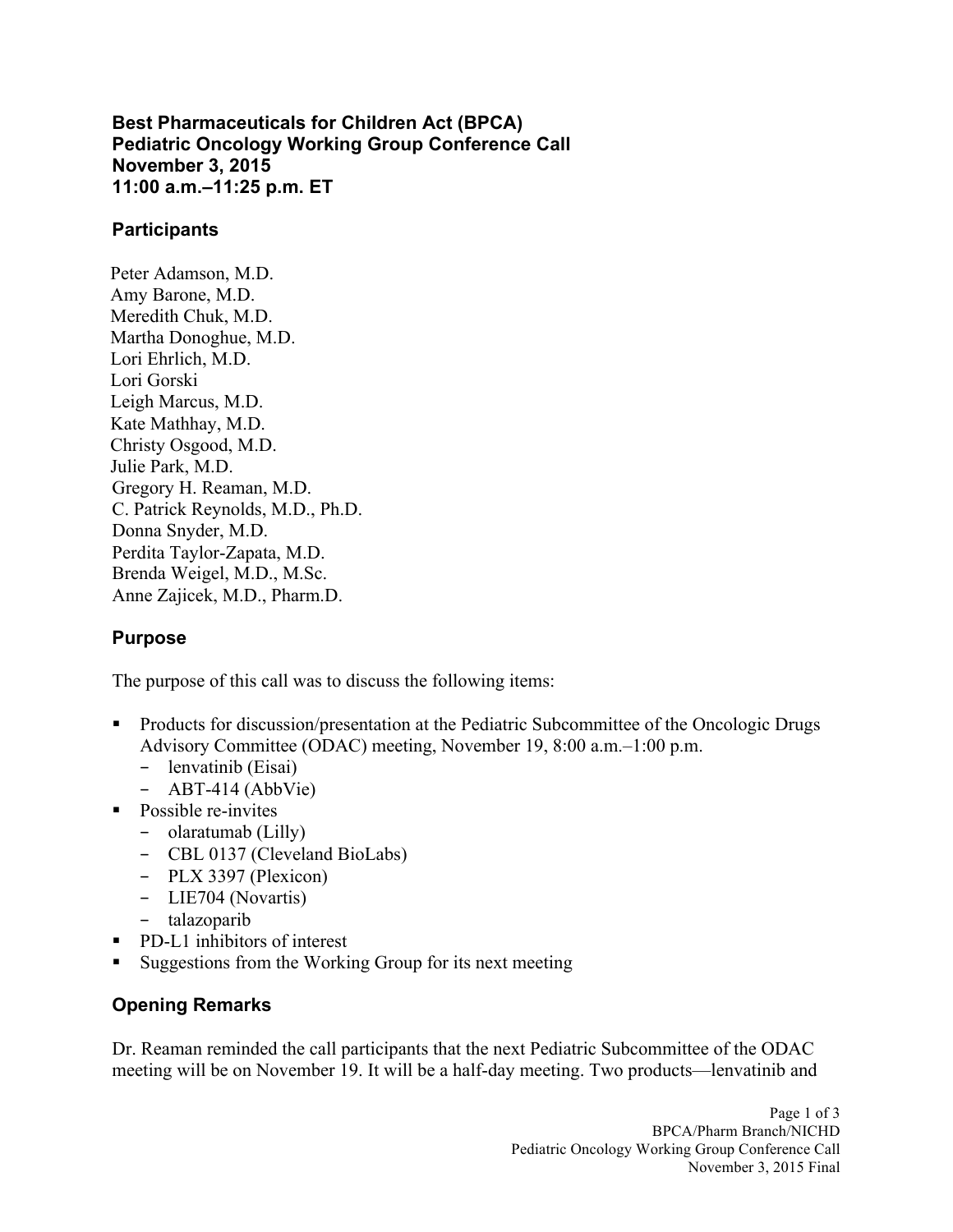invitation cancelled due to other commitments on that date or were busy with filings for the Administration (FDA) expects approvals for a number of new oncologic products over the next 2 ABT-414—will be presented in the morning. A number of companies that initially accepted the products that were going to be discussed. Dr. Reaman noted that the U.S. Food and Drug months.

### **Products for Discussion/Presentation at the Upcoming Pediatric Subcommittee of the ODAC Meeting**

 **Lenvatinib.** This agent is a multiple receptor tyrosine kinase inhibitor that was approved for There have been some discussions of pediatric studies of lenvatinib and a phase 1 study that the Children's Oncology Group is conducting. If the investigator community is interested in lenvatinib, the FDA might consider developing and issuing a Written Request for pediatric studies of lenvatinib. At the meeting, the Pediatric Subcommittee could discuss potential pediatric studies for differentiated thyroid cancer and bone and soft tissue sarcomas. Dr. Marcus mentioned that the FDA Pediatric Subcommittee will be discussing the lenvatinib briefing package. Dr. Reynolds asked about nonclinical data showing that lenvatinib works in pediatric sarcoma. Dr. Marcus explained that Eisai has provided some *in vitro* data for lenvatinib- everolimus combination using a pediatric sarcoma xenograft model, which showed a synergistic which is included in the briefing package. Dr. Reaman noted that preclinical data from the briefing package will hopefully be discussed in greater detail at the Pediatric Subcommittee refractory thyroid cancer. Eisai is interested in developing lenvatinib for sarcomas in adults. effect in both bone and soft tissue sarcoma. Eisai has also provided some adult clinical data, meeting.

 **ABT-414.** ABT-414 is an antibody-drug conjugate against the epidermal growth factor receptor (EGFR). It recognizes a different epitope of the receptor than other EGFR antibodies. It is linked The company is interested in developing ABT-414 for EGFR-positive high-grade gliomas and preclinical and clinical data at the Pediatric Subcommittee meeting. The briefing package has to midostaurin, and when the antibody is internalized, the cellular poison kills the tumor cells. glioblastomas. Of adults, 40% to 50% demonstrate EGFR mutations. The EGFR mutation rate in children is probably less than 5%. The company would like to discuss a potentially novel approach: a nested pediatric study as part of an adult study. The company will share some been posted on the Federal Register. The drug's cerebral spinal fluid pharmacokinetics may be discussed at the meeting.

### **Possible Re-invites**

 Dr. Reaman asked the Working Group whether it is still interested in exploring any of the possible re-invites (olaratumab, CBL 0137, PLX 3397, LIE704, and talazoparib). He reported that the companies are interested and willing to present at some future time (after the November Group explore setting priorities for these products. Dr. Reaman noted that the list can be 19 meeting) if the Working Group is still interested. Dr. Adamson suggested that the Working readjusted. Dr. Reynolds recommended that the Working Group reconsider inviting Merrimack to present on MM-398. Dr. Reaman explained that he had invited Merrimack, but the company